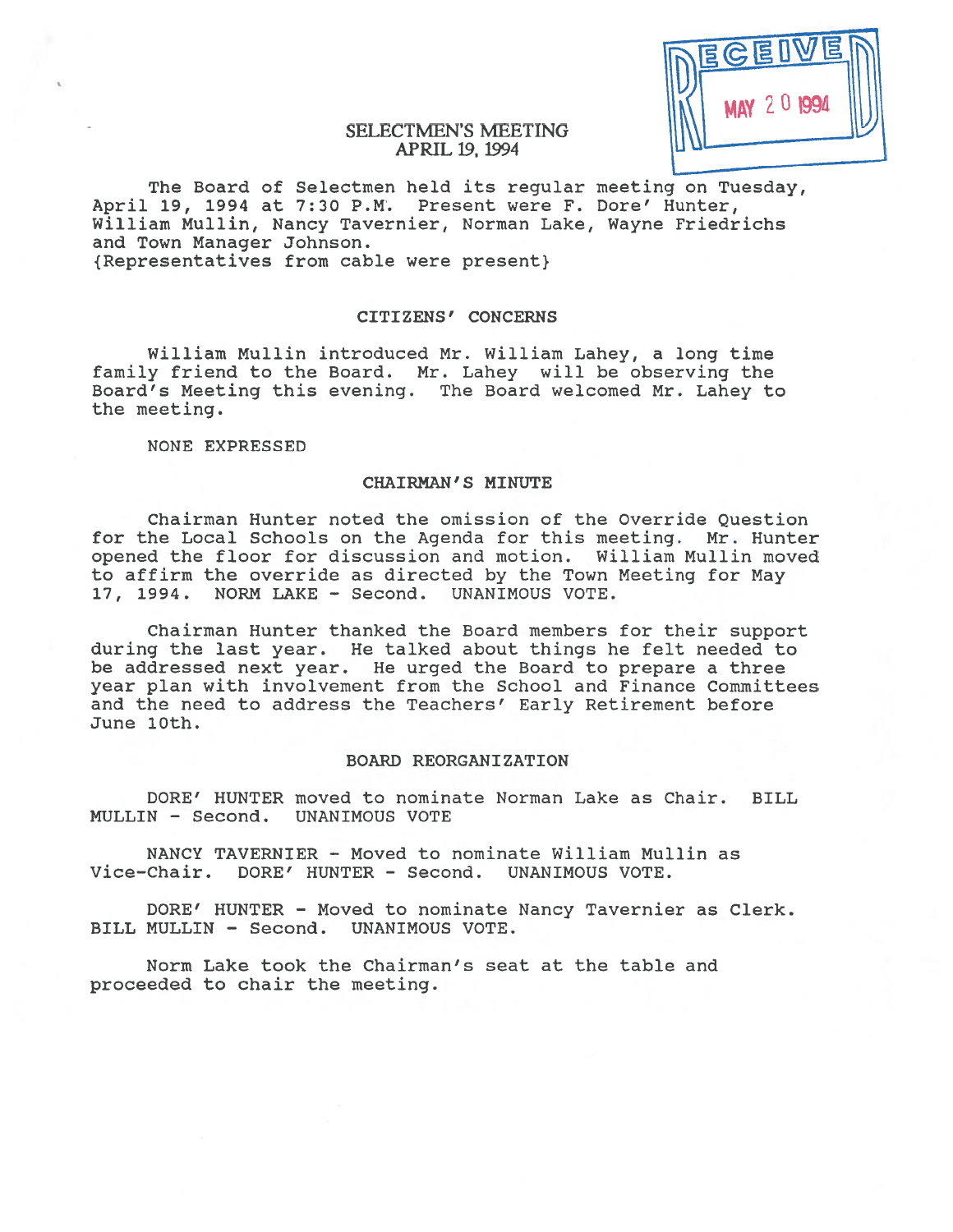### PUBLIC HEARINGS AND APPOINTMENTS

# COMMON VICTUALLERS - BENJARONG RESTAURANT 214 MAIN STREET

Kirk Carter representing the applicants said they <sup>p</sup>lanned to do some minor renovations and modifications to the kitchen and hoped that they would be able to open in <sup>a</sup> month or so. Norm questioned the reference to the allowed number of seats being 95 and the <sup>p</sup>lan showing 99. The applicant was asked to resolve this matter with the appropriate town department prior to opening.

DORE' HUNTER - Moved to approve. NANCY TAVERNIER - Second. UNANIMOUS VOTE.

# ALCOHOLIC BEVERAGE TRANSFER - BENJARONG RESTAURANT 214 MAIN STREET

Attorney Carter outlined the proposed <sup>p</sup>lan of operation. They will be sending employees to the TIP program which will in addition to saving insurance premiums will help ensure minors being served. The Board asked them to submit the House Rules for the service of alcoholic beverages for the file within 30 days. Bill asked the propose<sup>d</sup> Manager what she would do if <sup>a</sup> patron that was intoxicated wanted service. Another member of the corporation responded that they would ask him to leave and if that did not work they would call police. The propose<sup>d</sup> Manager has not worked as <sup>a</sup> manager before but as <sup>a</sup> waitress. The Board cautioned them that the license and regulations attached to the license are closely monitored and taken serious in Acton.

DORE' HUNTER - Moved to approve the Transfer from JACKLENE INC. to Benjarong Restaurant. NANCY TAVERNIER - Second. UNANIMOUS VOTE.

# COMMON VICTUALLERS LICENSE METROPOLITAN DELI 208B MAIN STREET

WILLIAM MULLIN - Moved to approve. NANCY TAVERNIER -Second. UNANIMOUS VOTE.

#### CONSENT CALENDAR

WILLIAM MULLIN - - Moved to accep<sup>t</sup> the Consent Calendar as printed. - NANCY TAVERNIER - Second. UNANIMOUS VOTE.

## SELECTMEN' S BUSINESS

GARDEN CLUB SIGN - NANCY TAVERNIER - Moved to approve the reques<sup>t</sup> for <sup>p</sup>lacement of <sup>a</sup> sandwich sign on Town common. DORE' HUNTER - Second. UNANIMOUS VOTE.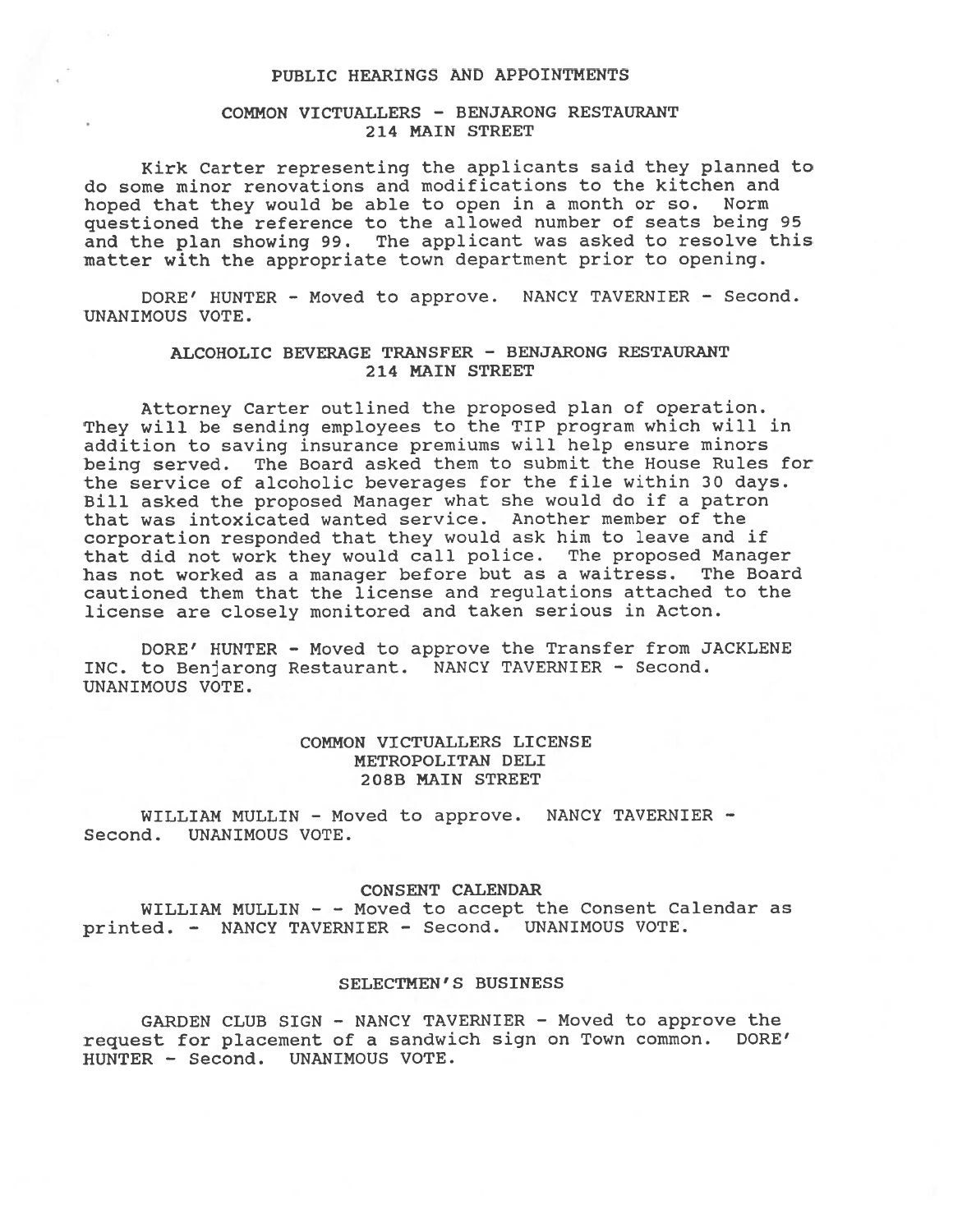OVERRIDE DISCUSSION - Bill asked that if by voting to pu<sup>t</sup> the question on override ballot did it mean the board approved? Norm felt personally he would take no position on this since it was <sup>a</sup> school budget issue and the Board has not usually taken <sup>a</sup> position with regard to school budget issues. Dore' too felt that unless asked by the School Committee to take one, the board should not. Bill's view is that if they are <sup>p</sup>lacing the question on the ballot, the board should take <sup>a</sup> position to let the citizens know what the Board's advice was. Nancy was not really ready to make her decision and wanted to do more research. Dore' felt we should ask the Local Committee in and to have them make <sup>a</sup> presentation if they wanted to Board's endorsement. Staff was asked to contact the school to invite the Local School Committee to the May 3rd meeting.

TRAIN WHISTLES - Nancy updated the Board on her recent trip to Boston to testify before the Transportation Committee. She felt it was quite positive.

MUNICIPAL FORUN - Staff was asked to include discussion on the Municipal Forum on the next agenda.

#### TOWN MANAGER'S CONCERNS

South Acton Bridge - Don updated the Board on his conversations with the State regarding the SAB. Don asked the Board what they felt would address the repair better, <sup>a</sup> detour or temporary bridge. The board definitely felt the temporary bridge on the westerly side was the best alternative to <sup>a</sup> re—routing of traffic by means of <sup>a</sup> detour. Nancy felt <sup>a</sup> detour was unacceptable. Dore' felt we needed to have the temporary bridge during the replacement.

LIQUOR LICENSE SURVEY - Bill felt that we should send <sup>a</sup> letter to the violators to inform them of this issue and that the police would be instructed to continue monitoring and reporting to the Board. Dore' felt the Board needed to pull the managers in and advise them of the violations and to ask what was done and how are they going to correct the problem in the future. Nancy urged the Police to continue with the monitoring. DORE' HUNTER - Moved to call the Managers in one by one to hear the explanations and what corrective actions have been taken. NANCY TAVERNIER -Second. UNANIMOUS VOTE.

Staff was asked to provide <sup>a</sup> photo of the girl who made the liquor purchases. Bill felt <sup>a</sup> letter stating <sup>a</sup> number of violations were found in <sup>a</sup> routine check of liquor establishments and Managers will be appearing before the Board to answer the charges. The Chairman will sign the letter as the Local Licensing Authority.

#### EXECUTIVE SESSION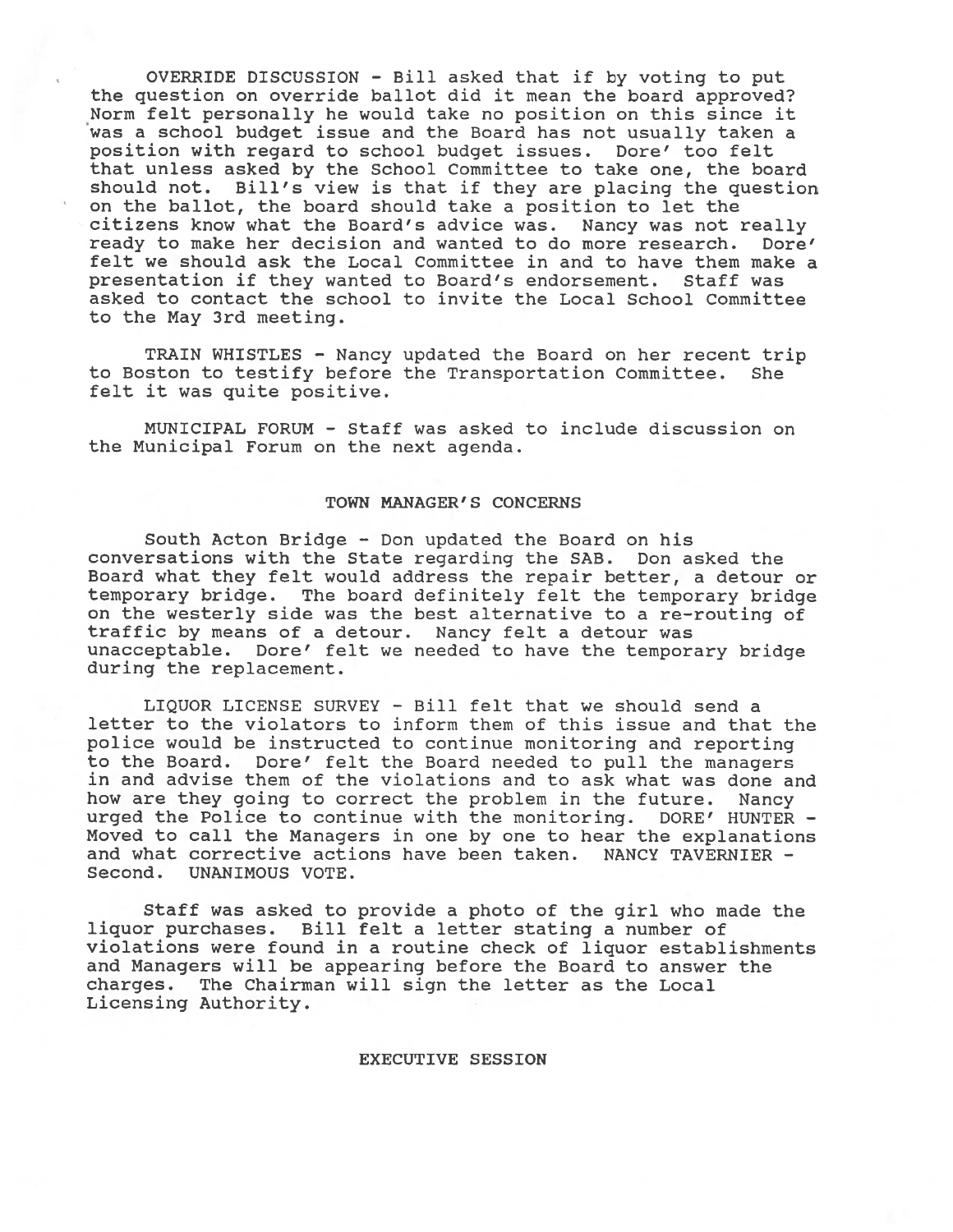The Board voted to go into Executive Session for the purpose of discussing potential litigation and contractual issues.

Roll Call was taken all ayes.

The Board adjourned at 9:15 P.M.

 $\mathcal{L}$ Joyce

Recording Secty, cmjW11-(475)

Mancy P. Vanchave,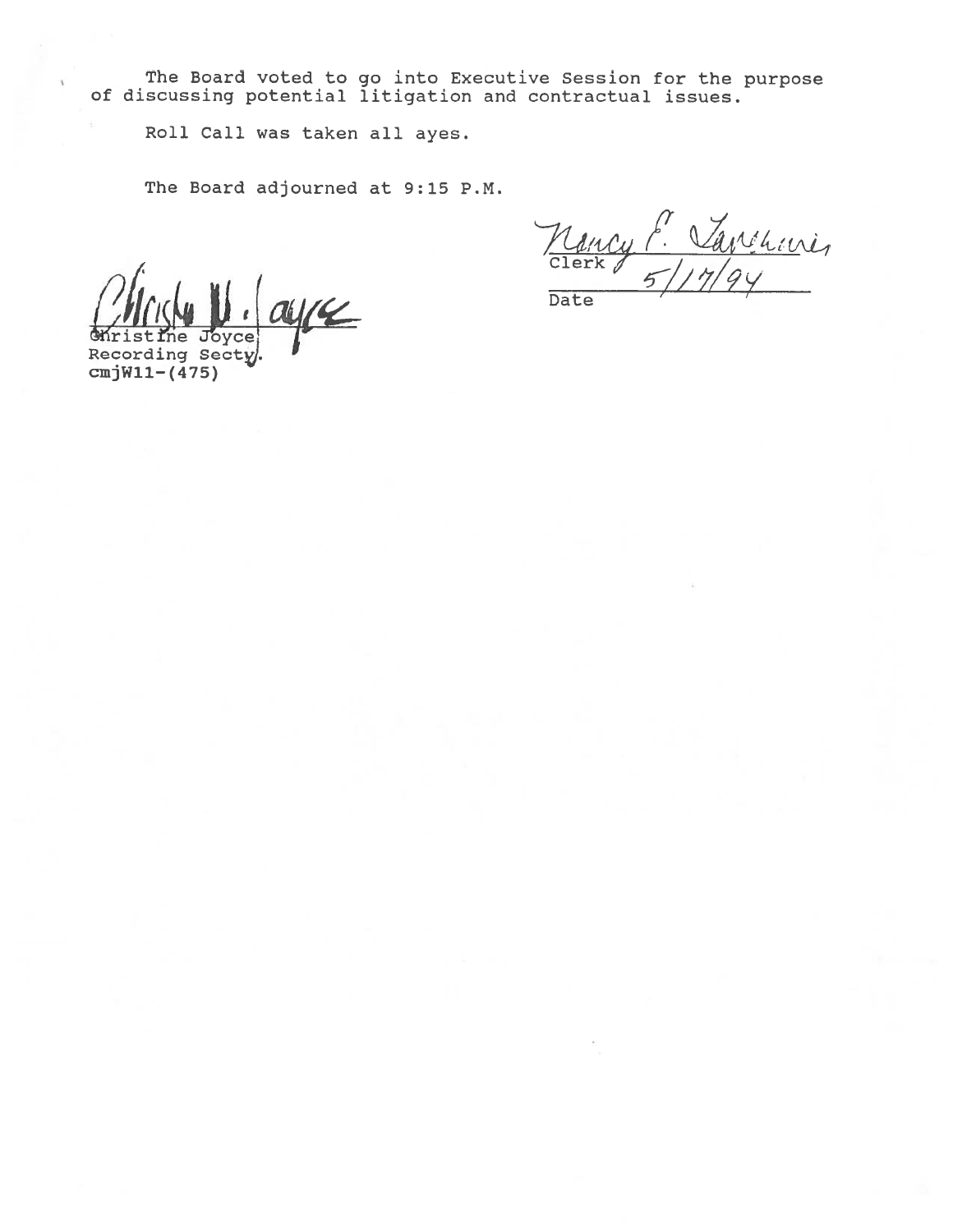## April 15, 1994

TO: Board of Selectmen

FROM: F. DORE' HUNTER, Chairman

SUBJECT: SELECTMEN'S REPORT

# 

# AGENDA

### ROOM 204

## APRIL 19, 1994

- I. CITIZEN'S CONCERNS
- II. PUBLIC HEARINGS & APPOINTMENTS
	- 7:31 CHAIRMAN'S MINUTE
	- 7:32 BOARD REORGANIZATION
- 1. 7:40 BENJARONG RESTAURANT 214 Main Street Common Victualler's License — Enclosed please find application and staff comment for Board action.
- 2. 7:45 BENJARONG RESTAURANT 214 Main Street Liquor License Transfer — Enclosed please find application and reques<sup>t</sup> to Transfer an all alcoholic beverage license from Candlewood to Benjarong Restaurant along with staff comment for Board action. This application also requests that the license be amended from six days to seven.
- 3. 8:00 METROPOLITAN DELI, 208B Main Street Common Victualler's License — Enclosed please find application and staff comment for Board action.

# III. SELECTMEN'S BUSINESS

- 4. ACTON GARDEN CLUB REQUEST Enclosed please find <sup>a</sup> reques<sup>t</sup> from the Acton Garden Club for permission to place <sup>a</sup> sign on town property along with staff comment for Board review and action.
- IV. CONSENT AGENDA
- 5. ACCEPT MINUTES Enclosed please find minutes for the March 1, 1994 meeting for Board acceptance.